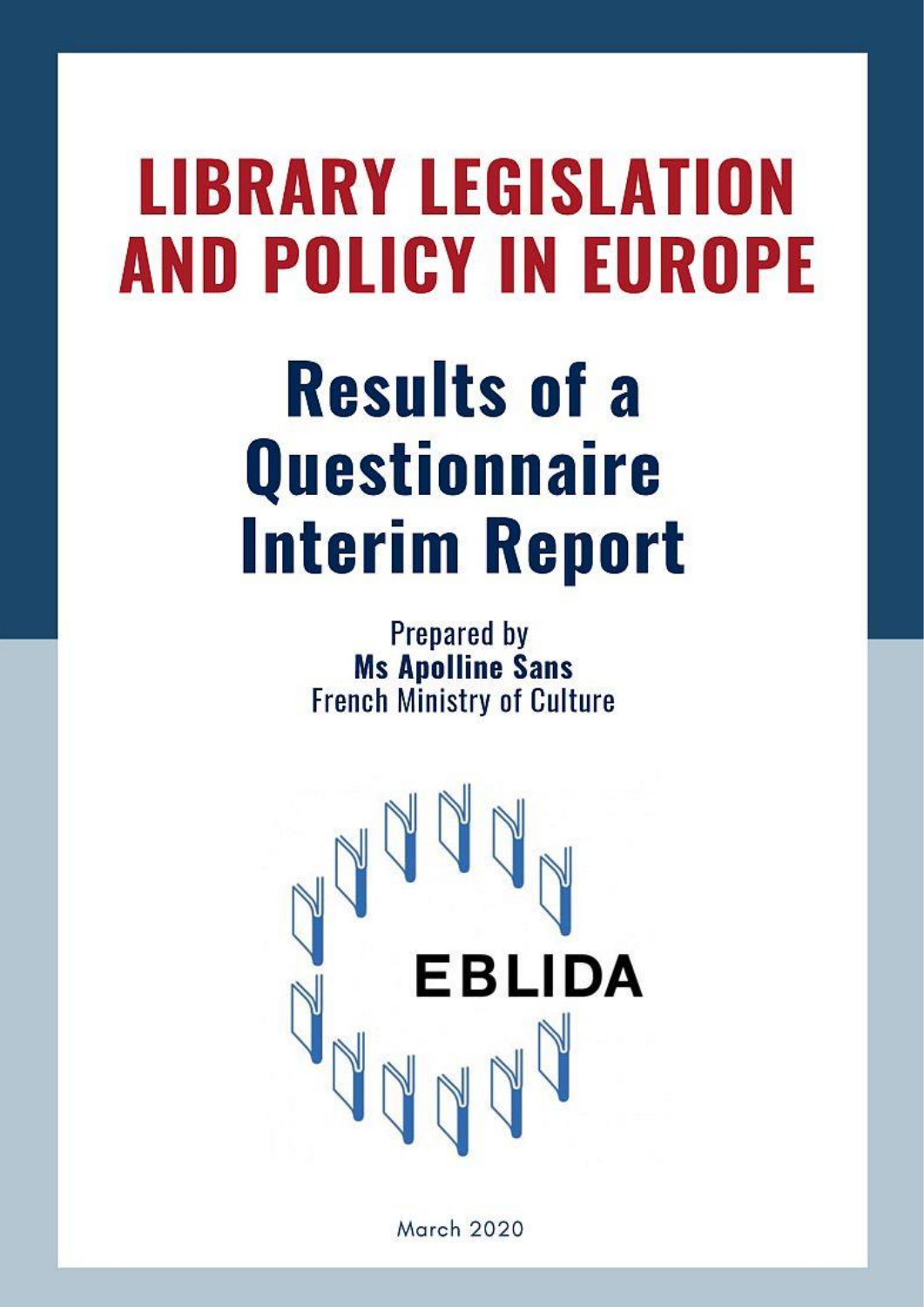# **Table of Contents**

| Q. 19. 20. Fields in which new legislative provisions should be created  8                                                                                                                       |
|--------------------------------------------------------------------------------------------------------------------------------------------------------------------------------------------------|
| Q. 21. 22. Is there shared responsibility at various governmental (State, province, city) levels                                                                                                 |
| Q. 23. Should The role of institutions serving public/university system be grounded in                                                                                                           |
|                                                                                                                                                                                                  |
| Q. 26. 27. Percentage of the funding received by public library from Culture oriented bodies<br>and budget received by public librairies which originates from ministries other than culture .10 |
| Q. 28. Repartition of the budget between ordinary tasks and special projects 11                                                                                                                  |
|                                                                                                                                                                                                  |
|                                                                                                                                                                                                  |
| Q. 32. Freedom of expression and free access to information in libraries encouraged by                                                                                                           |
|                                                                                                                                                                                                  |
|                                                                                                                                                                                                  |
|                                                                                                                                                                                                  |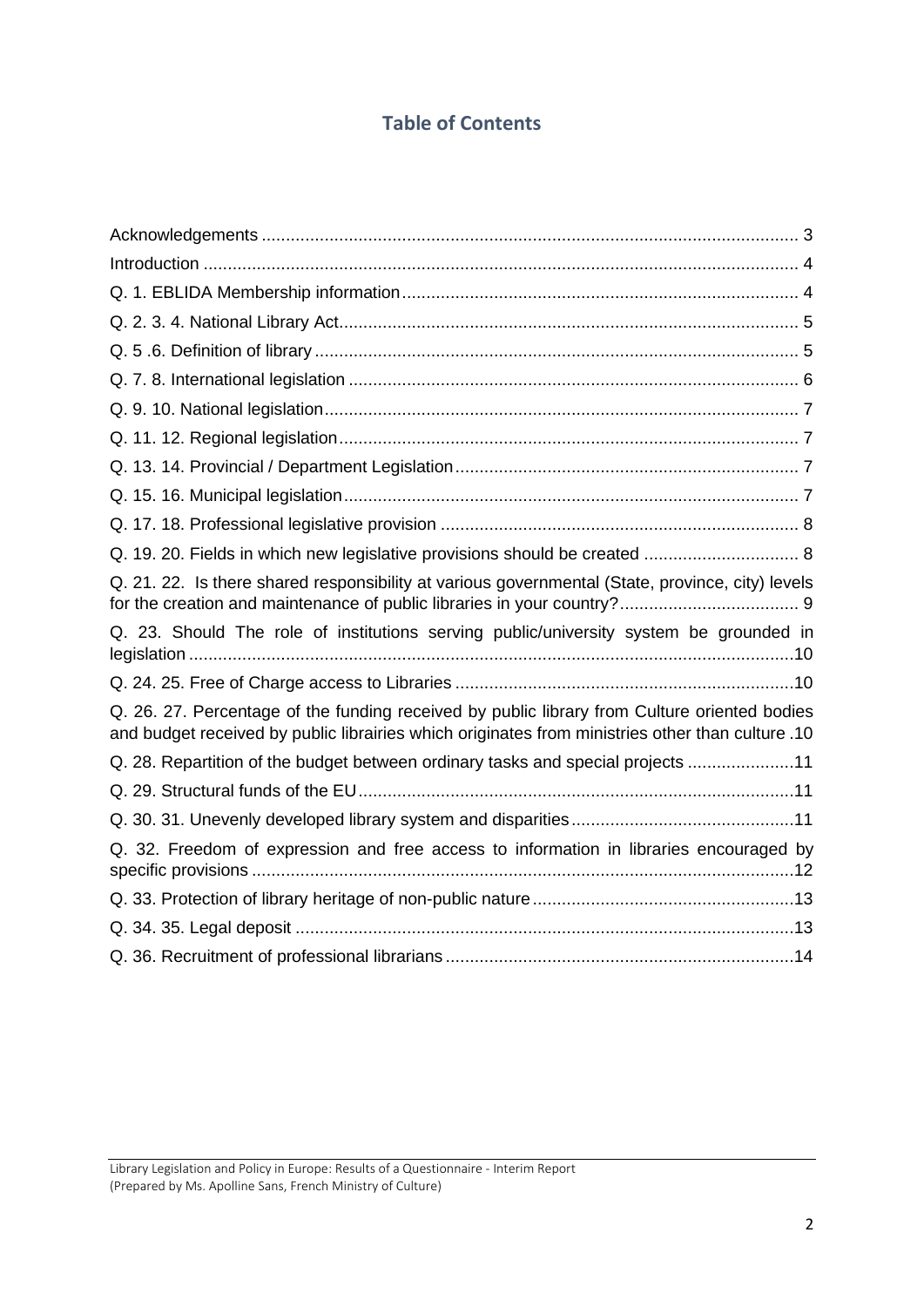# <span id="page-2-0"></span>**ACKNOWLEDGEMENTS**

For decades, the reflection on library legislation consisted of creating model legislative bills including elements and law items essential in any Library Act. This approach has inspired the approval of a few Library Acts in European countries. Nevertheless, "hard" legislation at national level is only one of the ways library policy unfolds; some European countries - Germany, France and Italy, for instance - have functioning library systems, but no national Library Act. In this report, EBLIDA wishesto examine library needs within a national library system, at local level and those in regard to policies other from cultural and educational policies.

The EBLIDA Secretariat started a consultation with its Members with the ultimate view of revising the [Council of Europe-EBLIDA Guidelines on Library Legislation and Policy](http://www.eblida.org/Documents/Council-of-Europe-EBLIDA-Guidelines-on-Library-Legislation-and-Policy-in-Europe.pdf) approved in 2000. This objective is one of the Strands of the 2019-2022 EBLIDA Strategic Plan. The Guidelines – a reference document which has exerted long-lasted influence in many European states – needs to be reformed and/or adapted to the evolving needs and activities in European libraries.

The Questionnaire, elaborated by EBLIDA in collaboration with the French Ministry of Culture (an Associated Member of EBLIDA) is divided into three parts:

- 1) Questions on legislation at state, intermediate (Regional, provincial/departmental) and local (municipal/city) level:
- 2) Public policy for libraries;
- 3) Miscellaneous.

EBLIDA wishes to thank Mr Nicolas Georges (Director, French Ministry of Culture) and Ms Valérie Bouissou (Deputy Director, French Ministry of Culture) for having opened their arms wide to collaboration and support. A special thanks to Ms Apolline Sans for having lent her invaluable support in data processing, for also being ready to adapt to changed timelines and new respondents willing to respond to the Questionnaire. Thanks also to Ms Claudia Coletta who provided interesting suggestions on Legislation and Policy. As usual, the EBLIDA Secretariat and the EBLIDA President have quickly provided editorial support and extremely useful suggestions.

Giuseppe Vitiello Director, EBLIDA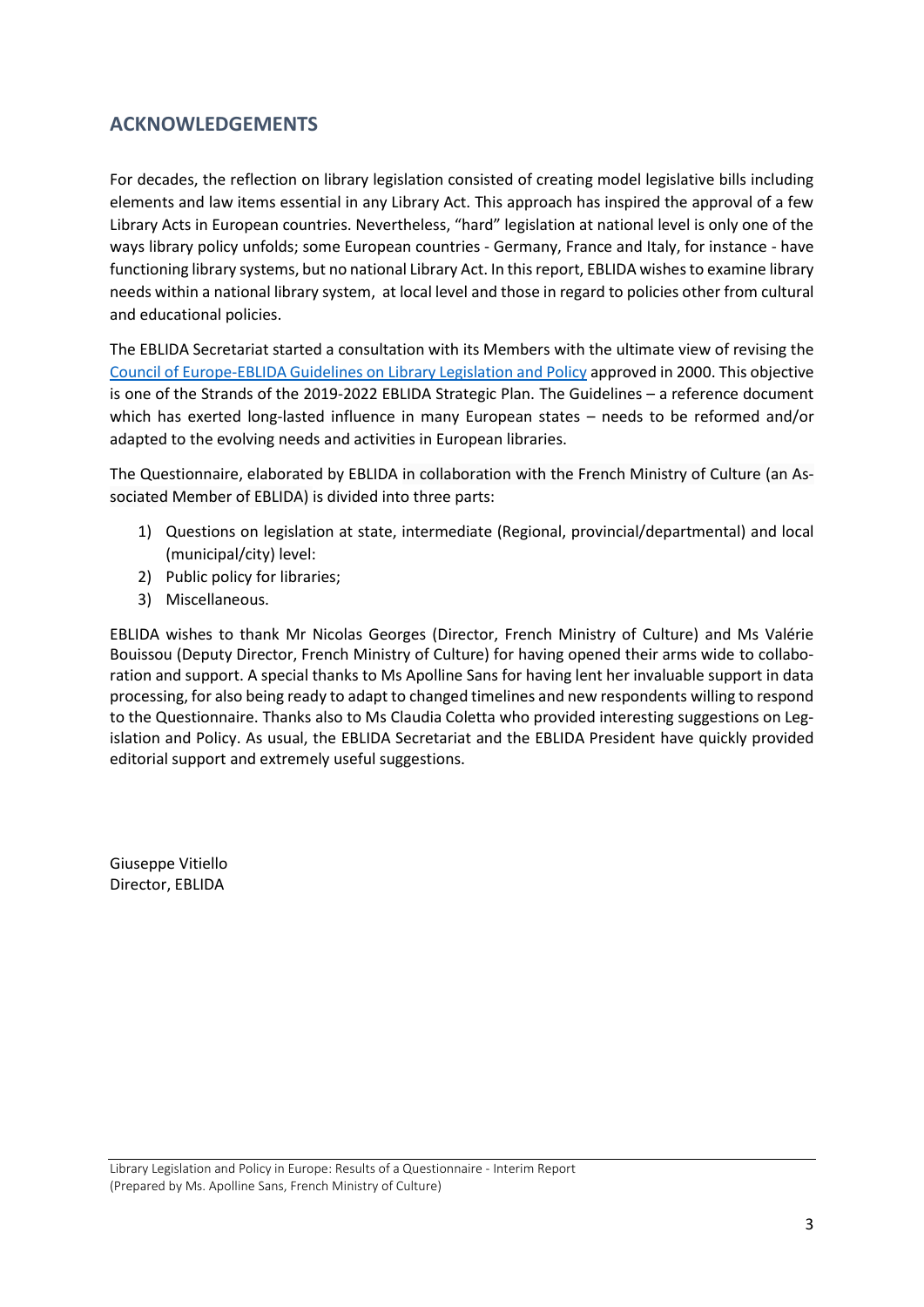# <span id="page-3-0"></span>**INTRODUCTION**

Launched on 31st January, the Questionnaire had a response rate which went beyond expectations: not only did all 28 experts designated by EBLIDA Members respond, but four more experts wished to respond at a later stage, thus providing additional perspectives on the library legislation picture. The table below summarises the number of countries which took part in the Questionnaire and the affiliation of respondents.

| <b>Number of</b><br>respondents | <b>Countries</b>   | Institution                                                                                                                |  |
|---------------------------------|--------------------|----------------------------------------------------------------------------------------------------------------------------|--|
| 1                               | Austria            | Büchereiverband Österreichs                                                                                                |  |
| $\overline{2}$                  | <b>Bulgaria</b>    | Bulgarian Library and Information Association (BLIA)                                                                       |  |
| 3                               | Cyprus             | Cyprus association of Librarians - Information scientists (CALIS)                                                          |  |
| 4                               | Czech Republic     | Association of Library & Information Professionals of the Czech Republic                                                   |  |
| 5                               | Denmark            | Aalborg Public Libraries<br>The Danish Research Library Association                                                        |  |
| 6                               | Estonia            | <b>Estonian Librarians Association</b>                                                                                     |  |
| 7                               | Finland            | Finnish Library Association                                                                                                |  |
| 8                               | France             | Ministry of Culture - SLL<br>ABF (personal response)                                                                       |  |
| 9                               | Germany            | Deutscher Bibliotheksverband                                                                                               |  |
| 10                              | Hungary            | Association of Hungarian Librarians                                                                                        |  |
| 11                              | Italy              | Associazione Italiana Biblioteche - Osservatorio<br>Biblioteca nazionale centrale di Roma                                  |  |
| 12                              | Latvia             | National Library of Latvia                                                                                                 |  |
| 13                              | Lithuania          | Martynas Mazvydas National Library of Lithuania                                                                            |  |
| 14                              | Luxembourg         | Luxembourg Librarians' Association (ALBAD)<br>Bibliothèque nationale du Luxembourg                                         |  |
| 15                              | <b>Netherlands</b> | The Alignment House<br>Koninklijke Bibliotheek, National Library of the Netherlands<br>National Library of the Netherlands |  |
| 16                              | Norway             | Oslo Metropolitan University<br>Norway National Library                                                                    |  |
| 17                              | Poland             | National Library of Poland                                                                                                 |  |
| 18                              | Portugal           | Assiação Portuguesa de Bibliotecarios, Arquivistas e Documentalistas<br>(BAD)                                              |  |
| 19                              | Romania            | Ramonai national public libraries and librarians association (ANBPR)                                                       |  |
| 20                              | Slovak Republic    | Slovak Library Association<br>State Scientific Library in Banska Bystrica                                                  |  |
| 21                              | Spain              | Ministry of Culture and Sports<br>FESABID (Federación Española de Sociedades de Archivística, Bibli-<br>oteconomía)        |  |
| 22                              | Sweden             | Swedish Library Association<br>National Library of Sweden                                                                  |  |

#### <span id="page-3-1"></span>**Q. 1. EBLIDA MEMBERSHIP INFORMATION**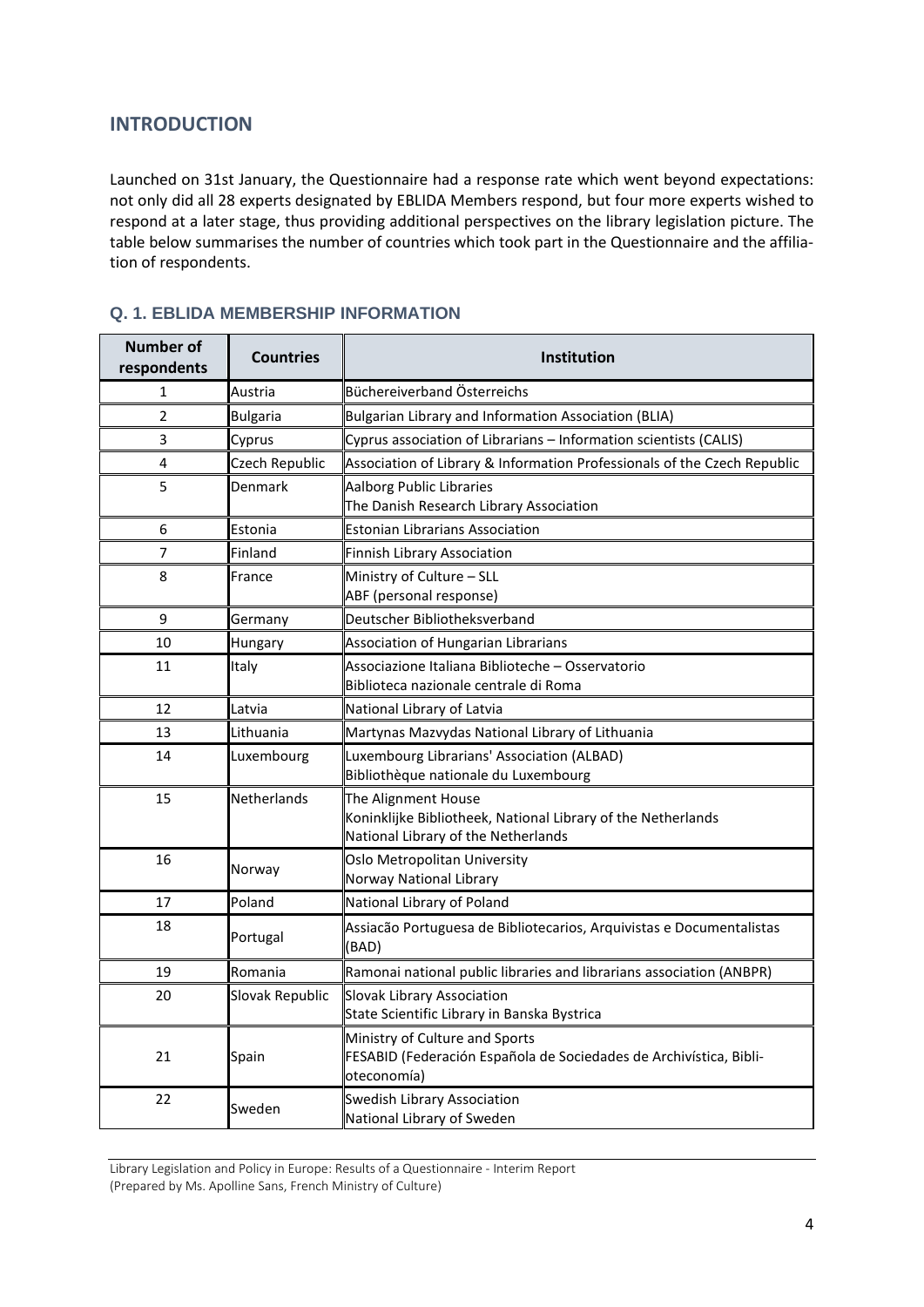# <span id="page-4-0"></span>**Q. 2. 3. 4. NATIONAL LIBRARY ACT**

| A vast majority of respondents (24 in 16 countries) assert the existence of a National Library Act within |  |
|-----------------------------------------------------------------------------------------------------------|--|
| the national legislative framework. In 6 countries (of 22) a National Library Act is not enforced.        |  |

| <b>Respondent</b> | <b>Countries</b>          | <b>Library Act</b> |
|-------------------|---------------------------|--------------------|
| 1                 | Austria                   | <b>No</b>          |
| $\overline{2}$    | <b>Bulgaria</b>           | Yes                |
| 3                 | Cyprus                    | Yes                |
| 4                 | <b>Czech Republic</b>     | Yes                |
| 5                 | <b>Denmark</b>            | Yes                |
| 6                 | Estonia                   | Yes                |
| 7                 | <b>Finland</b>            | Yes                |
| 8                 | <b>France</b>             | <b>No</b>          |
| 9                 | Germany                   | <b>No</b>          |
| 10                | <b>Hungary</b>            | Yes                |
| 11                | Italy                     | <b>No</b>          |
| 12                | Latvia                    | Yes                |
| 13                | Lithuania                 | Yes                |
| 14                | Luxembourg                | <b>No</b>          |
| 15                | <b>Netherlands</b>        | Yes                |
| 16                | <b>Norway</b>             | Yes                |
| 17                | Poland                    | Yes                |
| 18                | Portugal                  | <b>No</b>          |
| 19                | Romania                   | Yes                |
| 20                | <b>Slovak</b><br>Republic | Yes                |
| $\overline{21}$   | Spain                     | Yes                |
| 22                | Sweden                    | Yes                |

However, it is important to note that 13 respondents (39.39 % of the total) consider that their national legislation should be amended and the Questionnaire listed several options (with multiple answers being possible).

10 respondents (71.43%) think that the NLA "doesn't reflect the current activities of libraries". An NLA which does not clarify about resource allocation was the second option; it attracted 7 respondents (53.00%). 6 respondents (42.86%) were adamant in mentioning that NLA doesn't assign explicit responsibilities at state/intermediate/local level; the same number of respondents consider that NLA doesn't designate evaluation systems for libraries performances. Implicitly, responses mean that professionals would like to make responsibilities between distinct administrative layers more explicit; secondly, they demonstrate a willingness for evaluation systems of library performance, whatever form it may be.

The link between Question 2 (whether NLA should be amended) and Question 5 - the definition of a library - also shows that professionals have a modern vision of what a library could or should be, and that this vision is not reflected in current European national laws.

# <span id="page-4-1"></span>**Q. 5 .6. DEFINITION OF LIBRARY**

Answers to Question 5 require a fine analysis and their contextualisation in a national context. A cursory reflection may point out that two attitudes, varying from tradition to innovation, and from real to imagined visions, can define libraries from a professional perspective. Attitudes also reflect how, and to what extent, libraries and professionals are in sync with contemporary societal and human trends.

Some traditional definitions picture a public library as an institution hosting a collection made of books, catalogues and other literature. This conventional definition, however, doesn't exclude more modern notions which take into account notions such as *information,* or *media collections,* and the plurality of formats and media through which content can be published/released. An answer from The Netherlands clearly reflects this evolution, when it says that a library definition goes "*from collection to connection*".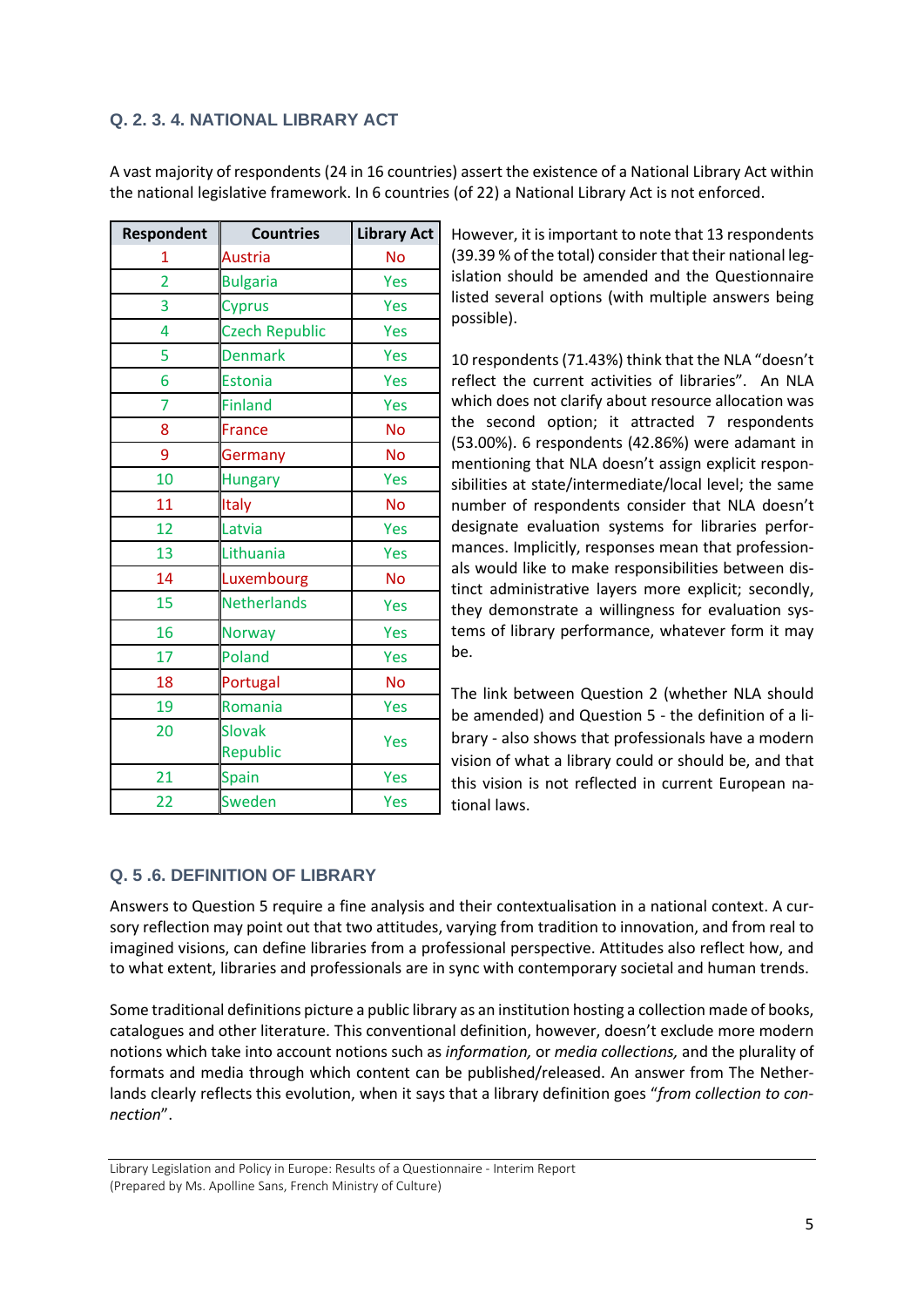Responses do not only show a tension between traditional and innovative orientations. Another articulation consists of pointing out the missions ascribed to libraries by professionals. An initial set of responses concern the "protection, preservation and availability of the collections and how they can be made available for research. Another set of responses highlights the importance of libraries in society for education – ( "*serving further education*", the development of "*people's reading habits*"). This confirms how libraries are essential in promoting education in the younger layers and lifelong learning in the older layers of population. Integration is a key mission for a library acting in an evolving environment, promoting an active citizenry and developing a democratic and sustainable society.

A large majority of respondents (66.67%, 22 respondents) considers that their own representation of libraries, both in definition and in missions, is mirrored in legislative or public policy document. There may be a gap, however, between the concept of library expressed in NLAs and the definition provided by library professionals. Interestingly enough, most of the respondents living in countries where a National Library Act is not enforced (4 of 6) consider that their professional definition is well reflected in the public policies of their own country.

# <span id="page-5-0"></span>**Q. 7. 8. INTERNATIONAL LEGISLATION**

As far as international legislation is concerned, it is interesting to note that 45% of the answers identified copyright as being the most relevant provision for libraries in their country. Reference is made to several European Directives, among which the Directive on Copyright in the Digital Single Market, approved in 2019, is the most frequently mentioned. Others references are: the WIPO treaty (twice), the Bern Convention for the protection of literary and artistic works (once), the Paris convention for the Protection of Industrial Property (once) and the Lisbon Agreement for the Protection of Appellations of Origin and their International Registration (once).



Library-related texts of a professional nature represent 24% of the quoted legislation with almost exclusive reference to the IFLA and UNESCO work (IFLA Public Library Services Guidelines, IFLA/UNESCO Public Manifesto). The resolution about the role of libraries in the modern society, known as Ryynänen report (1998) is quoted once.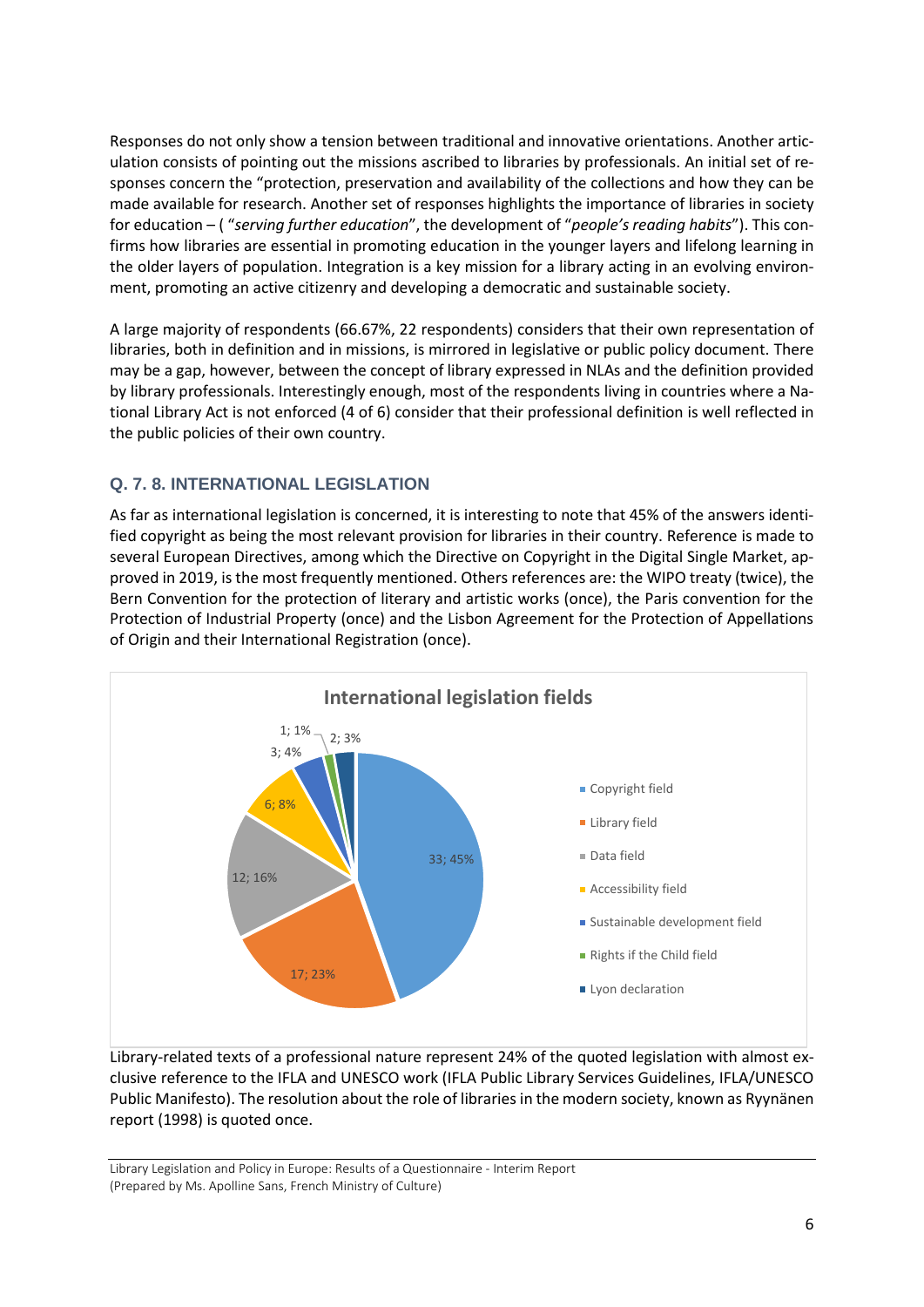

Texts related to Data fields mainly refer to the EU General Data Protection Regulation (GRPD), the European Directive on open data, and the Re-use of public sector information. Concerning accessibility, two texts are quoted: the "Recommendation on the digitalization and online accessibility of cultural material and digital preservation (2011/711/EU), and the "EU Web accessibility directive". The United Nations Sustainable Development Goals are mentioned three times.

# <span id="page-6-0"></span>**Q. 9. 10. NATIONAL LEGISLATION**

# <span id="page-6-1"></span>**Q. 11. 12. REGIONAL LEGISLATION**

# <span id="page-6-2"></span>**Q. 13. 14. PROVINCIAL / DEPARTMENT LEGISLATION**

#### <span id="page-6-3"></span>**Q. 15. 16. MUNICIPAL LEGISLATION**

The analysis of legislation, and how relevant it is at different administrative levels, requires careful examination, also in a national perspective. It is a delicate analysis based on several preliminary criteria depending on the national administrative traditions, on the variety of state organisation, the nationally specific relevance of soft law, and the internal relation between functions carried out at national and local level. This analysis will be carried out when the Final Report on Library Legislation and Policy in Europe is finalised. In the Interim Report we can only express some general remarks.

All respondents in the 22 reporting countries mention national provisions regulating, directly or indirectly, library activities. In some cases, as in Sweden, the National Library Act regulates libraries at all administrative levels - national, regional and municipal level.

Obviously, a Regional Library Act is essential for the functioning of libraries in federal states, such as Germany or Spain. If a national legislation is enforced, it only provides for a general framework; Spain, for instance, has 15 different "regional libraries laws".

Responses also underline that the provincial / departmental level seems to be the least relevant for libraries: it is "not applicable" in no less than 13 countries. This is not the case for the local level, where professionals refer to national regulations establishing municipal libraries and to local provisions of "hard" and "soft" nature. To give an example, the Czech Republic mentions the "Ministry of Culture Guidelines" - soft law produced by a national entity. Romania specifies that "almost all regional and national libraries have local rules"; in some cases, internal rules at individual library level may be considered as very local legislation.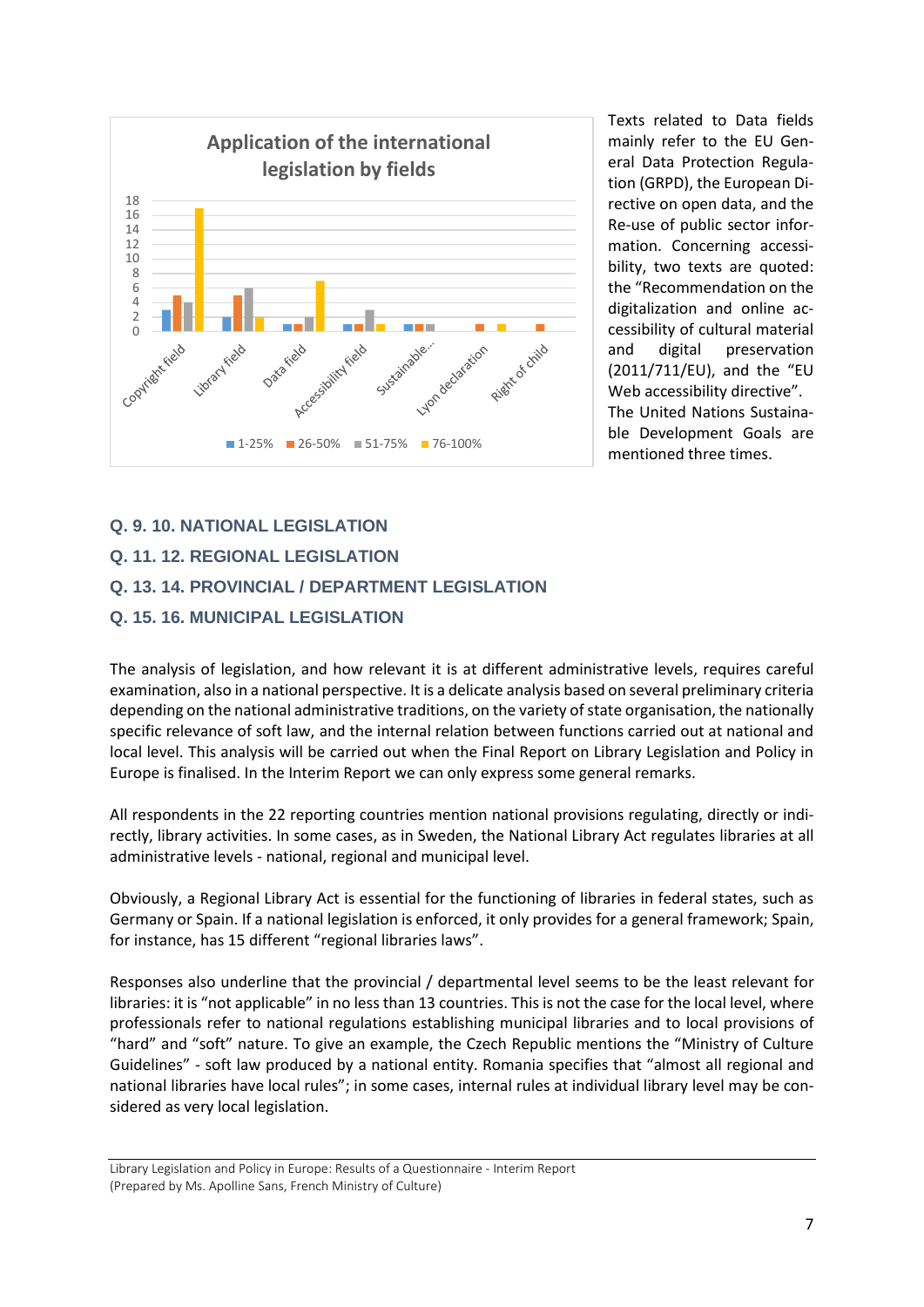# <span id="page-7-0"></span>**Q. 17. 18. PROFESSIONAL LEGISLATIVE PROVISION**





In most countries a national ethical code does exist and is widely applied. Other professional provisions can be of hard legislative nature, or rather soft legislation, as charters and guidelines.

International professional provisions include almost always some IFLA-generated documents, such as the UNESCO Public Library Manifesto (France and Sweden) and other IFLA documents (France, The Netherlands, Slovak Republic and Sweden). Only 5 countries do not mention any professional provision.

### <span id="page-7-1"></span>**Q. 19. 20. FIELDS IN WHICH NEW LEGISLATIVE PROVISIONS SHOULD BE CREATED**

19 experts out of 32 consider that their legislation should be amended in at least one field. It is the case of 15 countries of 22.



Answers from respondents highlight certain fields in which amendments are expected. Digital technologies account for the main reason pointed out by respondents. Two main reasons are highlighted: e-books, their accessibility and loan and, second, legal deposit of native digital documents.

Changes are also expected in relation to access to library resources in a more extensive meaning.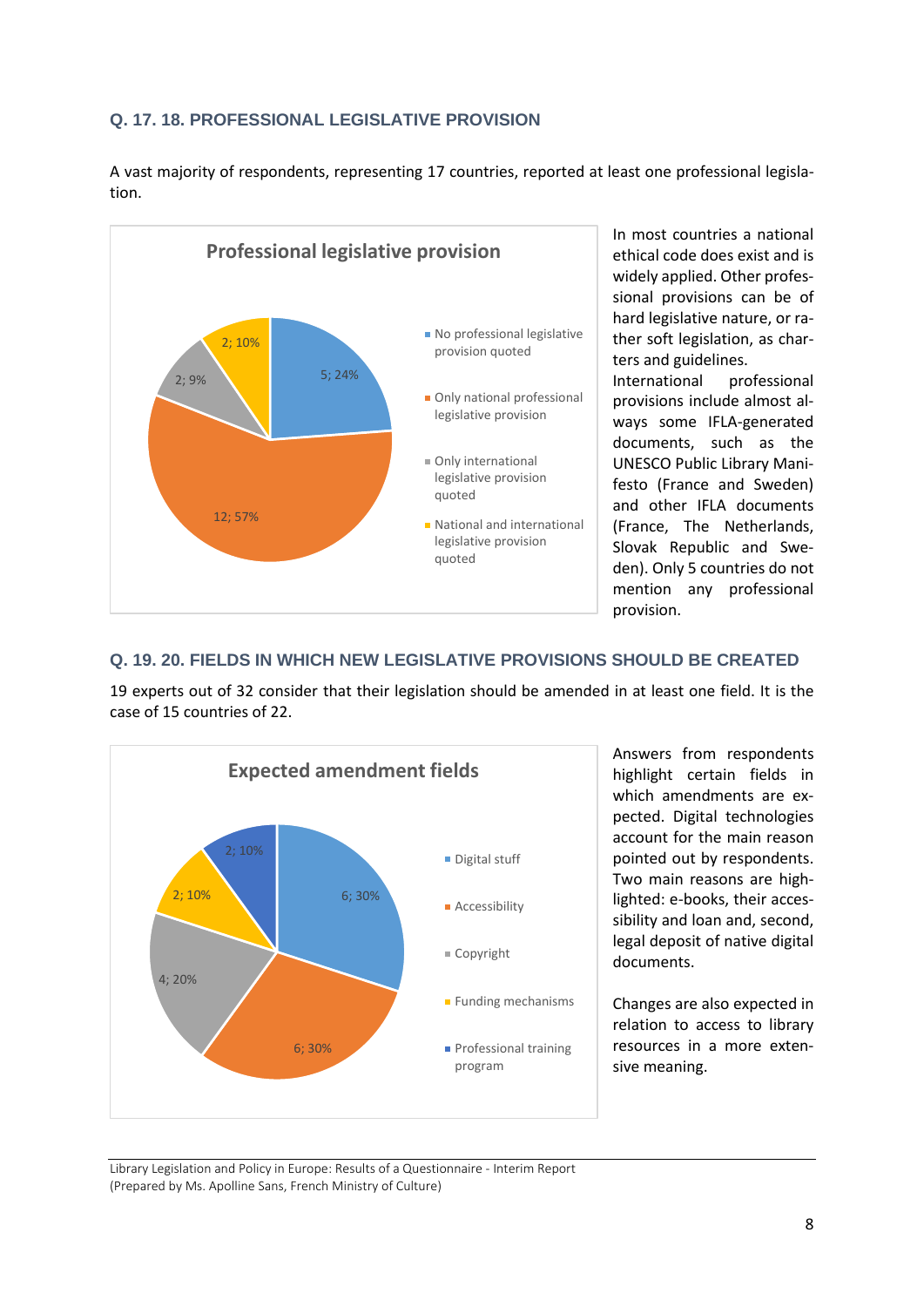Some respondents claim that more guarantees should be provided to all citizens - "access for all" (Spain, France), and also a "Working hour Act" (Germany). In a more strict sense of accessibility, some professionals asked for an adaptation of libraries to visually impaired people (2 respondents). Numerous respondents mentioned that library legislation should also consider the copyright issue and its evolution. Finally, two other subjects are pointed out in the adaptation of library legislation: better funding mechanisms and the improvement of professional training programmes.

# <span id="page-8-0"></span>**Q. 21. 22. IS THERE SHARED RESPONSIBILITY AT VARIOUS GOVERNMENTAL (STATE, PROVINCE, CITY) LEVELS FOR THE CREATION AND MAINTENANCE OF PUB-LIC LIBRARIES IN YOUR COUNTRY?**

Respondents are almost unanimous: in no less than 16 countries, shared responsibility does exist at various governmental levels in relation to the creation and maintenance of public libraries. Only 4 countries (Norway, Spain, Austria and Germany) report that no such shared responsibility exists.



In these 16 countries the two main shared services are: "bibliographic" and "interlibrary loan". In a cross institutional perspective, it makes much sense that these two services are considered relevant. Two additional shared services are: "shared acquisitions" and "special projects". The first seems quite obvious: nowadays, there is widespread concern that several institutions, at different levels, are solicited in order to fund acquisitions. For "special projects", transversal cooperation at various governmental levels is encouraged: the setting up of a union catalogue and digitalization projects (Czech Republic, Luxembourg), cultural heritage content (Latvia, also with the support of European funds, ERDF), digital inclusion (The Netherlands) or a certification label linked with digitalization projects (Digital library of reference, France).

Library Legislation and Policy in Europe: Results of a Questionnaire - Interim Report (Prepared by Ms. Apolline Sans, French Ministry of Culture)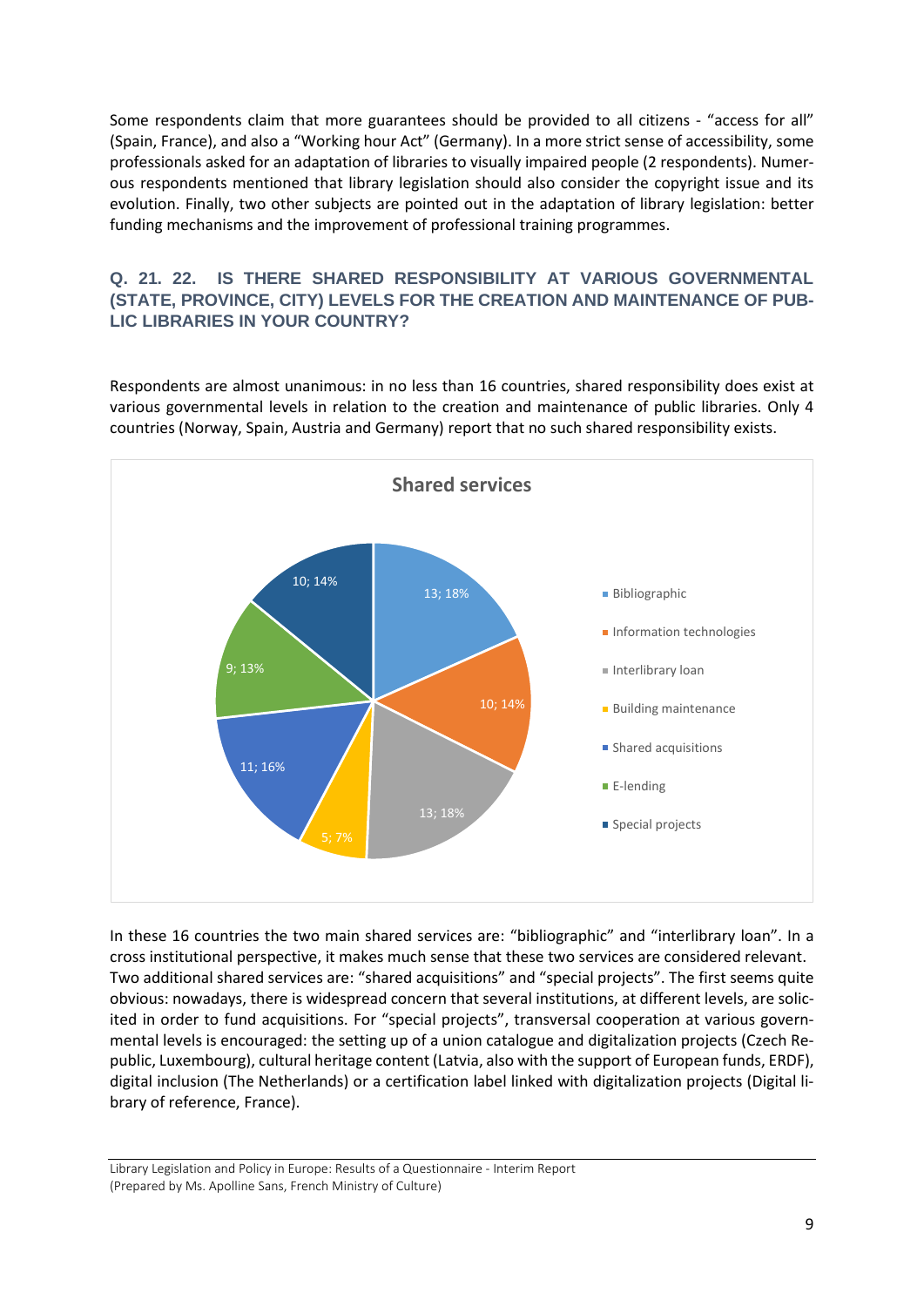# <span id="page-9-0"></span>**Q. 23. SHOULD THE ROLE OF INSTITUTIONS SERVING PUBLIC/UNIVERSITY SYSTEM BE GROUNDED IN LEGISLATION**

Responses to this question are quite straightforward: in 20 countries of 22 respondents are in favour of grounding the role of public and university libraries in legislation. Only one country (Sweden) is against and Spain doesn't know. These answers reflect a professional concern of getting concrete support from authorities based on legislation, regardless of the type of library (public or university) and of the administration level.

# <span id="page-9-1"></span>**Q. 24. 25. FREE OF CHARGE ACCESS TO LIBRARIES**

Two questions were asked about free of charge strategies in libraries. The first referred to free access to library premises. In 13 countries of 22, free of charge access to library premises is grounded in legislation. Free of charge access to library services is grounded in the legislation of 15 countries over 22. These figures show that States have a real interest in making physical access to libraries and library services open to everyone. These two elements are essential requirements for libraries when they wish to fulfil their missions in education, long-life learning, digital information and the development of democracy.

Among the 7 remaining countries, 4 make free of charge grounded in legislation either to library premises (Germany) or to library services (Czech Republic, Lithuania, Poland). Therefore, only 3 countries - Austria, Cyprus and France - of 21 don't have any legislation providing for free of charge access to library premises or to library services. This doesn't mean, however, that libraries charge for access to premises and services, since the principle can be stated in professional national charters not having the same legal value and only depending on deontological concerns.

## <span id="page-9-2"></span>**Q. 26. 27. PERCENTAGE OF THE FUNDING RECEIVED BY PUBLIC LIBRARY FROM CUL-TURE ORIENTED BODIES AND BUDGET RECEIVED BY PUBLIC LIBRAIRIES WHICH ORIGINATES FROM MINISTRIES OTHER THAN CULTURE**

Here again, a finer analysis should be required depending on national traditions and legislations. The majority of funding comes from local entities, principally municipalities. In 12 countries of 22 countries local funding generates between 51 % and 100 % of library incomes. This is the case in Austria, Czech Republic, Finland, France, Hungary, Germany, Latvia, The Netherlands, Norway, Poland, Portugal, Spain and Sweden.

The second most important level is national. In three countries the national level is financing 76% to 100 % of library income. These countries are Bulgaria, Cyprus and Lithuania.

The intermediate levels (region/lands and provinces/departments) do not account for a large part of library funding. In only three countries library resources are generated by intermediate levels: Italy, where regions are financing between 51 and 75% of library income, France and Austria (between 26% and 50% of library budgets).

Private resources generate another share of library funding, in at least 12 countries: Austria, France, Hungary, Latvia, Lithuania, Luxembourg, The Netherlands, Poland, Portugal, Romania, Slovak Republic and Spain. This share, however, is quite low and represents from 1% to 25% in most countries (10). In Lithuania and Luxembourg, however, private sources account for 26-50% of library budgets.

Library Legislation and Policy in Europe: Results of a Questionnaire - Interim Report (Prepared by Ms. Apolline Sans, French Ministry of Culture)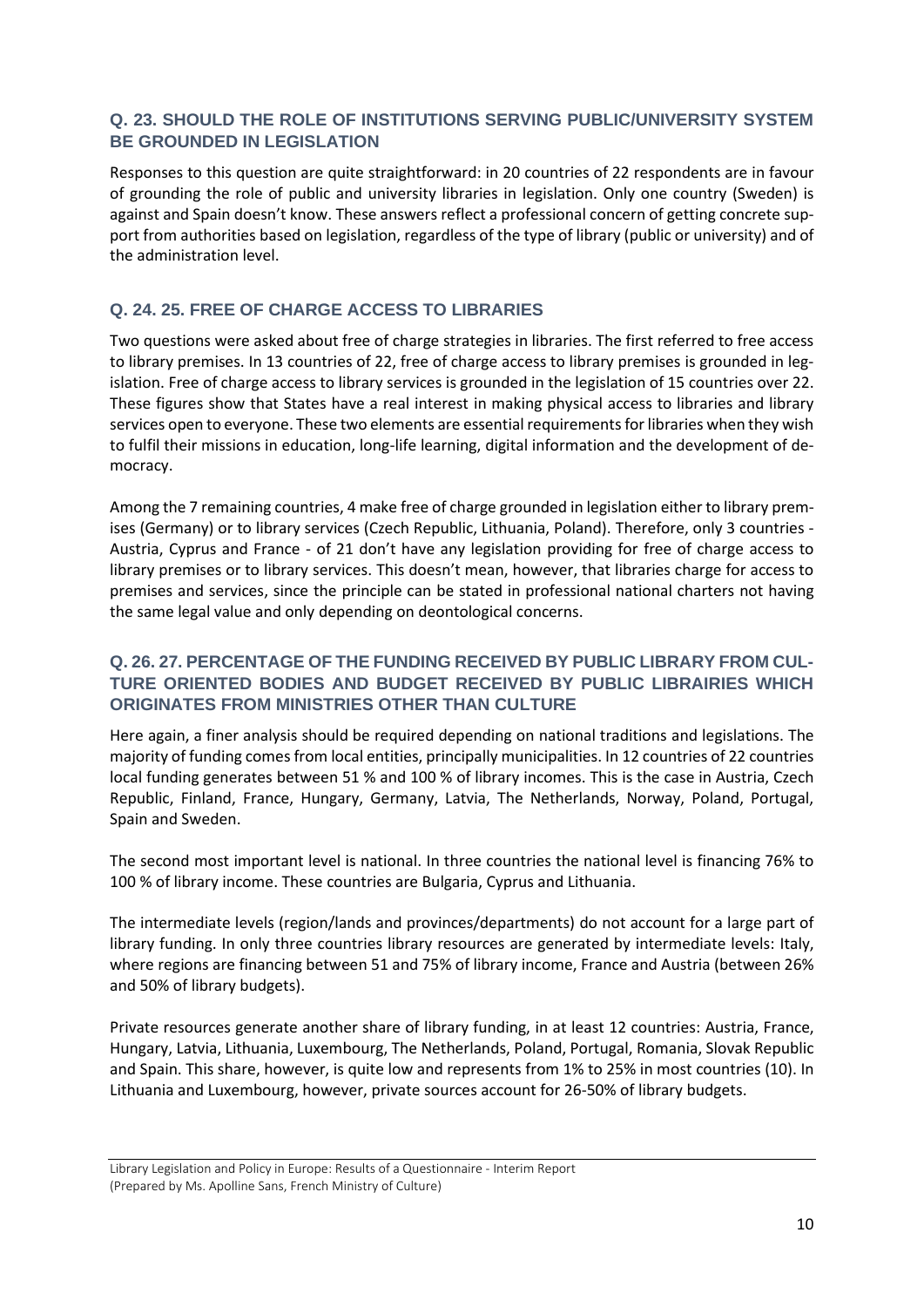Finally, the budget share received from ministries other than culture is obviously high for university libraries which receive funding from Ministries of Education and/or Research. Other Ministries, however, also play a role with budget shares that may go from 1-25% to 26-50%, even if in special cases (especially for research libraries).

# <span id="page-10-0"></span>**Q. 28. REPARTITION OF THE BUDGET BETWEEN ORDINARY TASKS AND SPECIAL PROJECTS**

This question is not easy-to-answer . Interestingly enough, when there is more than one respondent from the same country, answers may differ and this shows how diverse the perception of the involved actors is. Also, in federal countries like Germany and Spain this repartition is further complicated by policies at local and regional levels. It is a fact, however, that the repartition between ordinary tasks and special projects is quite unbalanced in favour of ordinary budgets. In seven countries, it is in the order of 90% for ordinary tasks and 10% for special projects, whereas the repartition 80%-20% is the one selected by 3 countries.

# <span id="page-10-1"></span>**Q. 29. STRUCTURAL FUNDS OF THE EU**

Answers concerning the application of European funds are ambiguous. 11 countries of 22 maintain that they resorted to the Structural Funds of the European Union for development purposes; in seven countries such financial support was not used and 4 respondents do not know. Mentioned European programmes (not only Structural) are: Erasmus+, the European Social Fund and funds dedicate to the regional development (LEADER program), or wifi4EU.

# <span id="page-10-2"></span>**Q. 30. 31. UNEVENLY DEVELOPED LIBRARY SYSTEM AND DISPARITIES**

In 17 out of 22 countries, respondents complain about an unevenly development of library systems. Only 4 countries (Hungary, Denmark, Latvia and Sweden) report that there is no disparity; one doesn't know (Lithuania).

The reasons for such uneven development are different. In general, some regions show more interest than others. Especially in federal systems, this disparity is exacerbated by different library policies: in Germany ca 2000 libraries are full-time managed and 82% have internet access, but 5 200 libraries in rural areas are managed most of the time by voluntary of part-time and only 22% are connected to the Internet. In Norway, the respondent claims, "*there are disparities between cities and small municipalities with few inhabitants, and big areas*".

Another general reason is the wealth of a region's: the richer, the more developed a library system is. Others factors include: people's interest, lack of national legislation and the composite nature of funding.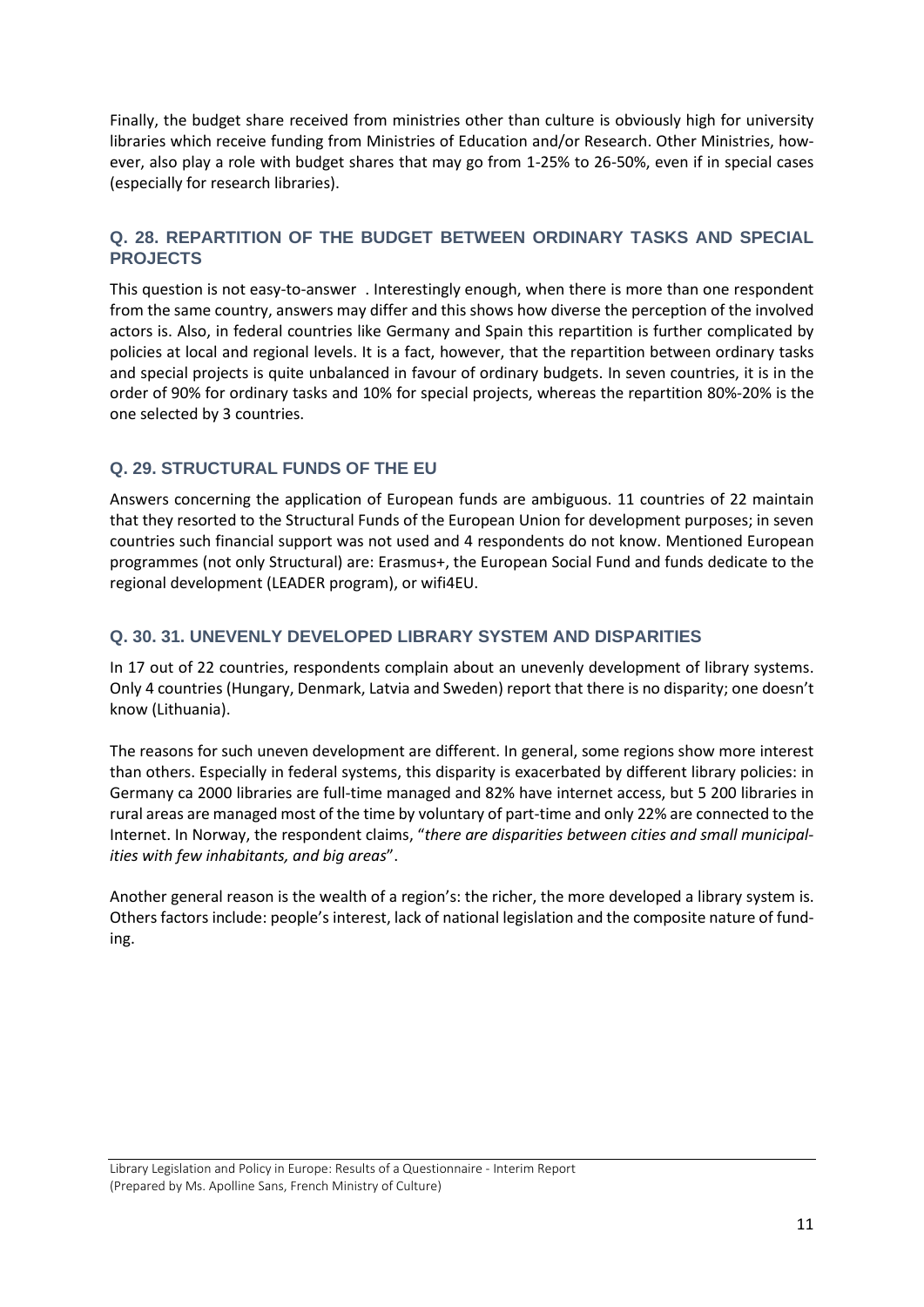

# <span id="page-11-0"></span>**Q. 32. FREEDOM OF EXPRESSION AND FREE ACCESS TO INFORMATION IN LIBRAR-IES ENCOURAGED BY SPECIFIC PROVISIONS**

When we come to special provisions concerning freedom and expression and free access to information, responses are quite straightforward. A vast majority of countries (18 out of 22) have special provisions; two countries don't and two other do not know.



In 7 countries, specific provisions are mostly included in the National Library Act. In the others, the reference text is the national Constitution. Specific legislation is also quoted by the Slovak Republic (Act n° 21-2000). Ethical codes in addition to the National Library Act are also mentioned in Bulgaria and in France (Bib'lib Declaration).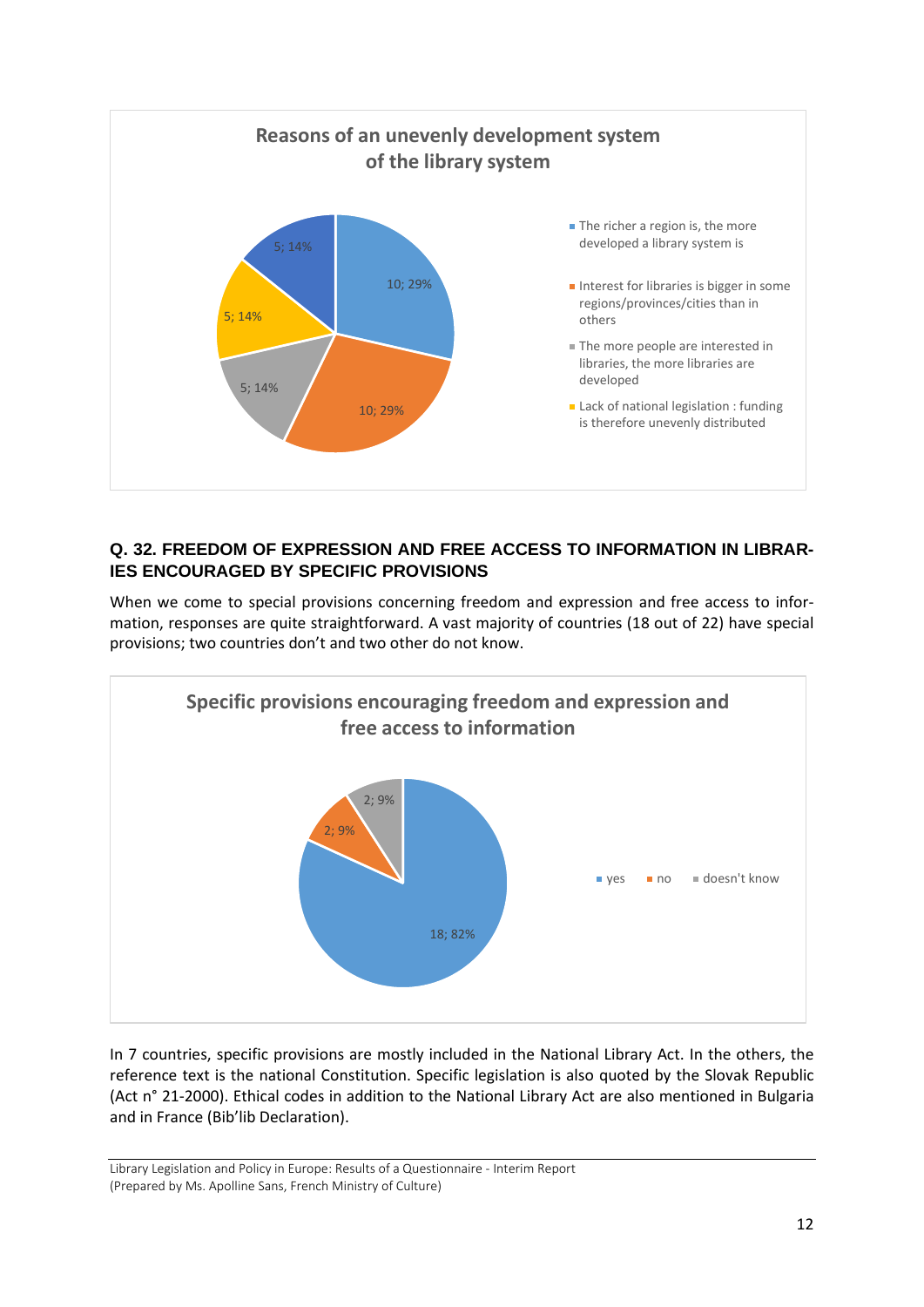# <span id="page-12-0"></span>**Q. 33. PROTECTION OF LIBRARY HERITAGE OF NON-PUBLIC NATURE**

The protection of non-public library heritage through ad hoc provisions is guaranteed in 11 countries; whereas 6 countries don't have it and 5 do not know.



It could be interesting to know to what extent countries not having special legislation are covered by European Union legislation related to the circulation of cultural goods.

# <span id="page-12-1"></span>**Q. 34. 35. LEGAL DEPOSIT**

Legal deposit legislation seems to be working in a rather efficient way, as professionals in 15 different countries report (Bulgaria, Cyprus, Czech Republic, Denmark, Estonia, Finland, Germany, Hungary, Italy, Luxembourg, Norway, Poland, Romania, Slovak Republic, Spain).

Legal deposit legislation is considered unsatisfactory in six countries (France, Latvia, Lithuania, Netherlands, Portugal and Sweden), and 1 does not know (Austria).



Within the 6 countries, four of them (France, Latvia, Lithuania and Sweden) maintain that a proposal designed to amend the legal deposit is on its way.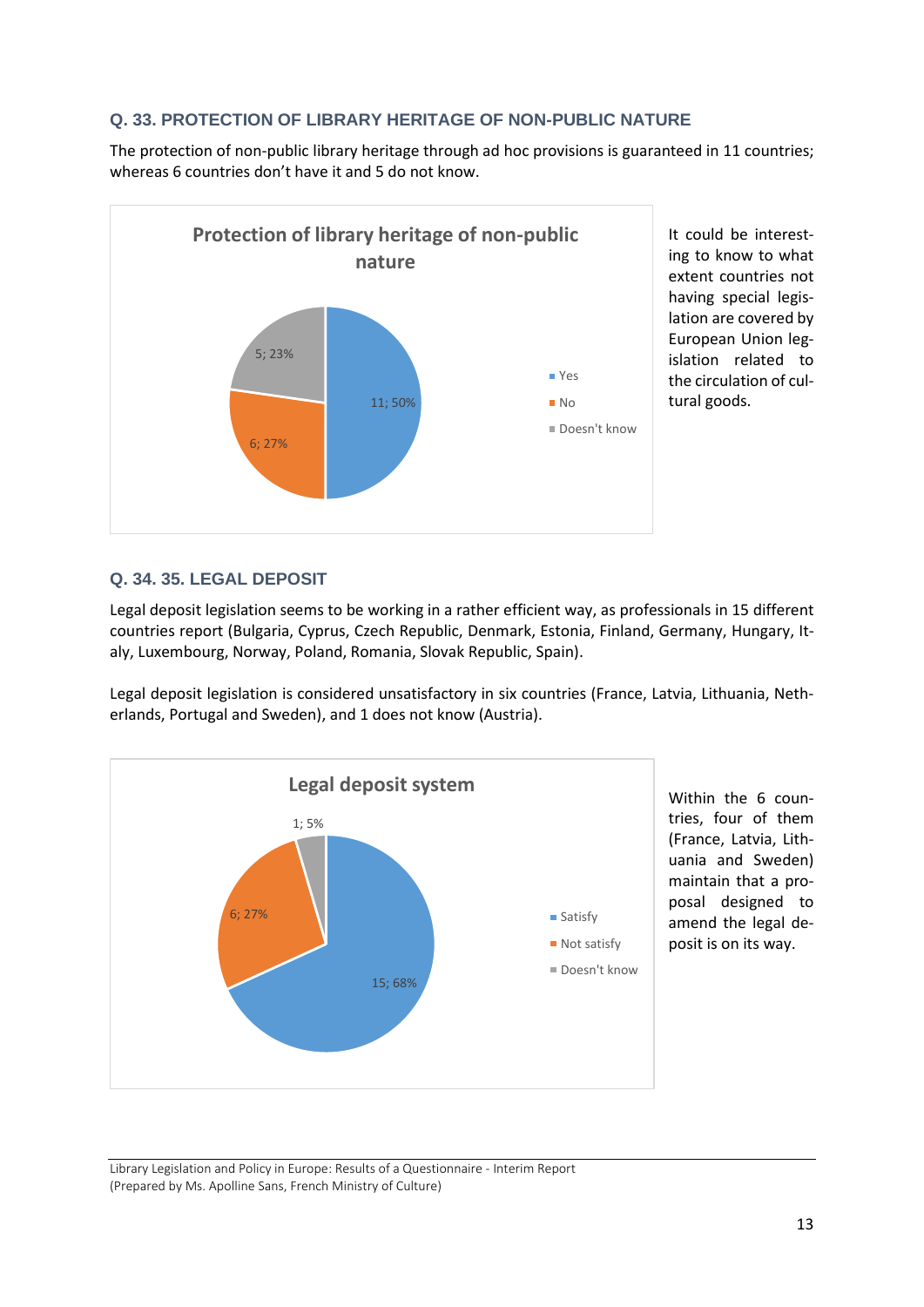# <span id="page-13-0"></span>**Q. 36. RECRUITMENT OF PROFESSIONAL LIBRARIANS**

8 countries out of 22 do not have specific provisions regulating the recruitment of professionals. On the contrary, 14 countries have specific provisions regulating the recruitment of librarians. These provisions mainly concern a specific diploma or education degree, specific competitions in library calls for candidates, or both. The following table describes the provisions, country after country.

| <b>Number</b>            |                   |                                                                                                                                                                                                                                                                                                                                                                                                                                                                                                                                               |
|--------------------------|-------------------|-----------------------------------------------------------------------------------------------------------------------------------------------------------------------------------------------------------------------------------------------------------------------------------------------------------------------------------------------------------------------------------------------------------------------------------------------------------------------------------------------------------------------------------------------|
| <b>of</b><br>respondents | <b>Countries</b>  | Specific provision regulating the recruitment                                                                                                                                                                                                                                                                                                                                                                                                                                                                                                 |
| 1                        | Austria           | No                                                                                                                                                                                                                                                                                                                                                                                                                                                                                                                                            |
| 2                        | <b>Bulgaria</b>   | Yes                                                                                                                                                                                                                                                                                                                                                                                                                                                                                                                                           |
| 3                        | Cyprus            | <b>No</b>                                                                                                                                                                                                                                                                                                                                                                                                                                                                                                                                     |
| 4                        | Czech<br>Republic | No                                                                                                                                                                                                                                                                                                                                                                                                                                                                                                                                            |
| 5                        | <b>Denmark</b>    | <b>No</b>                                                                                                                                                                                                                                                                                                                                                                                                                                                                                                                                     |
| 6                        | Estonia           | <b>No</b>                                                                                                                                                                                                                                                                                                                                                                                                                                                                                                                                     |
| $\overline{7}$           | Finland           | Yes, Public Libraries Act Section 17 Competence and leadership (1) Pub-<br>lic libraries shall have a sufficient number of qualified staff trained in li-<br>brary and information services and other staff. Staff members in expert<br>positions shall have a suitable higher education degree, unless other-<br>wise required by the nature of the position.<br>The Director of municipal library services shall have suitable Master's<br>degree, leadership skills and good familiarity with the duties and opera-<br>tions of libraries. |
| 8                        | France            | Yes, exams                                                                                                                                                                                                                                                                                                                                                                                                                                                                                                                                    |
| 9                        | Hungary           | Yes                                                                                                                                                                                                                                                                                                                                                                                                                                                                                                                                           |
| 10                       | Germany           | Yes, as most libraries are in public hands, professional librarians under-<br>lie the employment conditions of the public service. Library profession-<br>als have to be qualified through a relevant educational degree.                                                                                                                                                                                                                                                                                                                     |
| 11                       | Italy             | Yes, it is generally necessary to have a second level degree and in some<br>cases a specialisation. It also depends on competition. There are degree<br>courses in Librarianship.                                                                                                                                                                                                                                                                                                                                                             |
| 12                       | Latvia            | Yes, regulations regarding the Number of Employees<br>Necessary for the Work of Library an the Education<br>Necessary for Holding Positions (working on amendments)                                                                                                                                                                                                                                                                                                                                                                           |
| 13                       | Lithuania         | Yes, recruitment of Director of the National Library and recruitment of<br>directors of provincial and municipal public libraries - competition and<br>terms of office                                                                                                                                                                                                                                                                                                                                                                        |
| 14                       | Luxembourg        | Yes, for State library only (minimum bachelor)                                                                                                                                                                                                                                                                                                                                                                                                                                                                                                |
| 15                       | Netherlands       | Yes                                                                                                                                                                                                                                                                                                                                                                                                                                                                                                                                           |
| 16                       | Norway            | Yes, Oslo Metropolitan University which educates librarians                                                                                                                                                                                                                                                                                                                                                                                                                                                                                   |